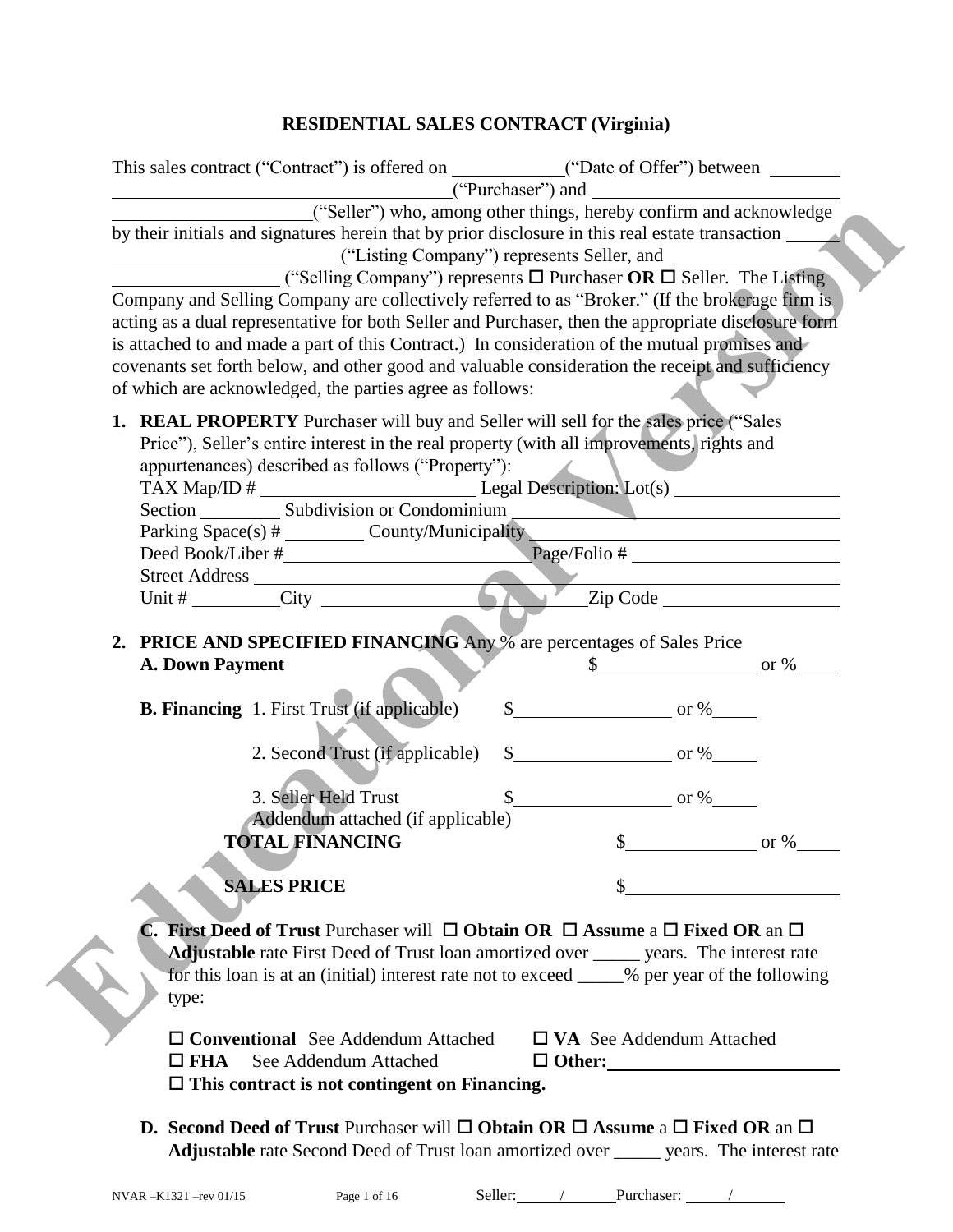for this loan is at an (initial) interest rate not to exceed \_\_\_\_\_% per year.

- **E. Assumption Only** Assumption fee, if any, and all charges related to the assumption will be paid by the Purchaser. If Purchaser assumes Seller's loan(s): (i) Purchaser and Seller  $\Box$  will **OR**  $\Box$  will not obtain a release of Seller's liability to the U.S. Government for the repayment of the loan by Settlement, (ii) Purchaser and Seller  $\Box$  will **OR**  $\Box$  will not obtain substitution of Seller's VA entitlement by Settlement. Balances of any assumed loans, secondary financing and cash down payments are approximate.
- **3. DEPOSIT** Purchaser's deposit ("Deposit") in the amount of  $\Box$  \$ check and/or  $\square$  \$ shall be held by note due and payable on shall be held by ("Escrow Agent"). Purchaser  $\Box$  has delivered **OR**  $\Box$  will deliver the Deposit by days after Date of Ratification.

Deposit will be placed in an escrow account of Escrow Agent after Date of Ratification in conformance with the laws and regulations of Virginia and/or, if VA financing applies, as required by Title 38 of the U.S. Code. This account may be interest bearing and all parties waive any claim to interest resulting from Deposit. Deposit will be held in escrow until: (i) credited toward the Sales Price at Settlement; (ii) all parties have agreed in writing as to its disposition; (iii) a court of competent jurisdiction orders disbursement and all appeal periods have expired; or, (iv) disposed of in any other manner authorized by law. Seller and Purchaser agree that Escrow Agent will have no liability to any party on account of disbursement of Deposit or on account of failure to disburse Deposit, except in the event of Escrow Agent's gross negligence or willful misconduct.

**4. SETTLEMENT** Seller and Purchaser will make full settlement in accordance with the terms of this Contract ("Settlement") on, or with mutual consent before,

("Settlement Date") except as otherwise provided in this Contract.

**NOTICE TO PURCHASER REGARDING THE REAL ESTATE SETTLEMENT AGENTS ACT ("RESAA") Choice of Settlement Agent: You have the right to select a Settlement agent to handle the closing of this transaction. The Settlement agent's role in closing your transaction involves the coordination of numerous administrative and clerical functions relating to the collection of documents and the collection and disbursement of funds required to carry out the terms of the contract between the parties. If part of the purchase price is financed, your lender will instruct the Settlement agent as to the signing and recording of loan documents and the disbursement of loan proceeds. No Settlement agent can provide legal advice to any party to the transaction except a Settlement agent who is engaged in the private practice of law in Virginia and who has been retained or engaged by a party to the transaction for the purpose of providing legal services to that party. Et with OR Use Totalita no cheating anchease of Seller's liability to the US. Government for the analysis transformation of Seller's Secondary financies of any system that the positive of a secondary financies and cash o** 

**Variation by agreement: The provisions of the Real Estate Settlement Agents Act may not be varied by agreement, and rights conferred by this chapter may not be waived. The Seller may not require the use of a particular settlement agent as a condition of the sale of the property.** 

**Escrow, closing and Settlement service guidelines: The Virginia State Bar issues guidelines to help Settlement agents avoid and prevent the unauthorized practice of law in connection with furnishing escrow, Settlement or closing services. As a party to a real estate transaction, you are entitled to receive a copy of these guidelines from your**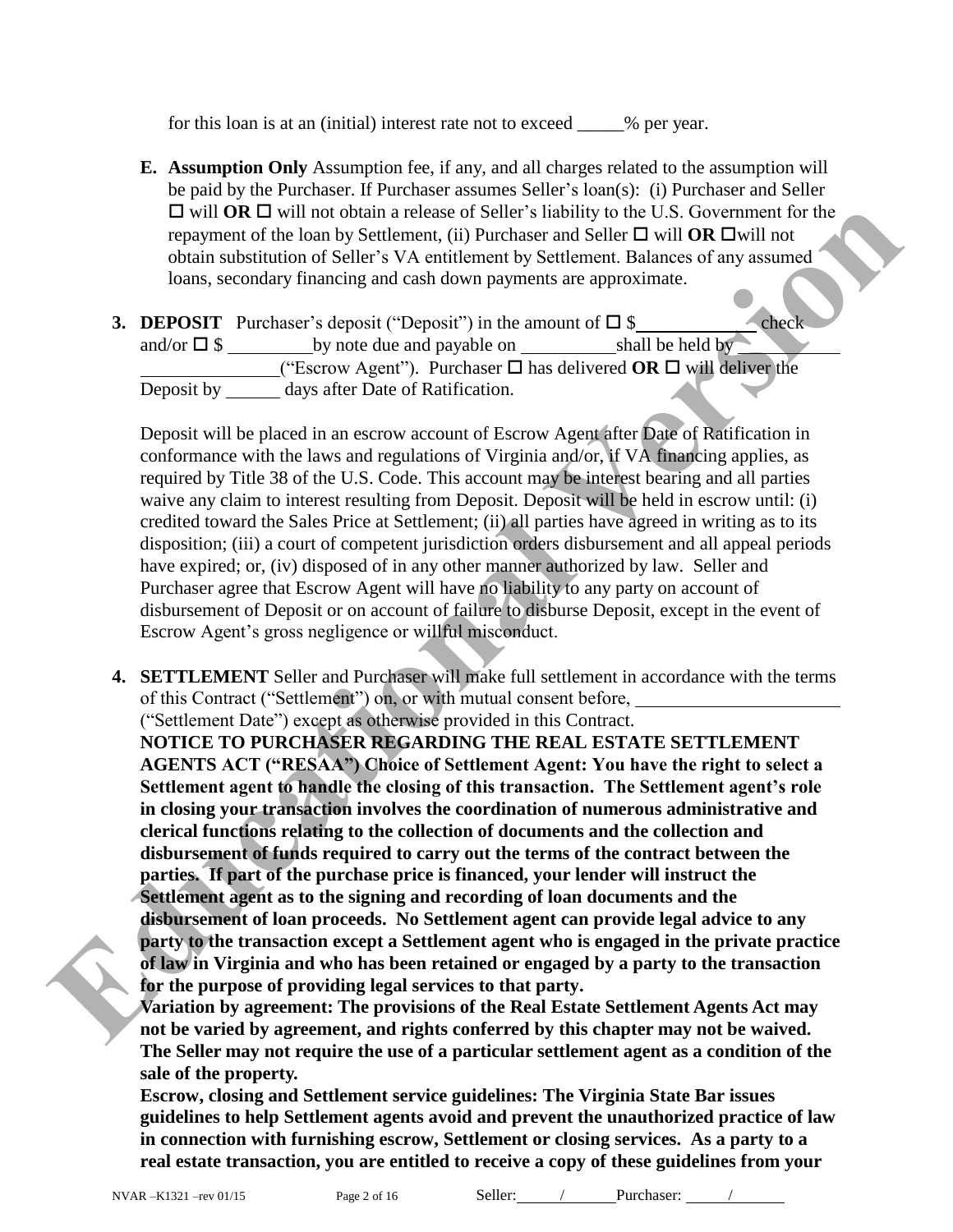### **Settlement agent, upon request, in accordance with the provisions of the Real Estate Settlement Agents Act.**

Purchaser designates ("Settlement Agent"). Purchaser agrees to contact Settlement Agent within 10 Days of Date of Ratification to schedule Settlement. Settlement Agent shall order the title exam and survey if required.

To facilitate Settlement Agent's preparation of various closing documents, including any HUD-1 or Closing Disclosure, Purchaser hereby authorizes Settlement Agent to send such Closing Disclosure to Purchaser by electronic means and agrees to provide Settlement Agent Purchaser's electronic mail address for that purpose only.

- **5. DOWN PAYMENT** The balance of the down payment will be paid on or before Settlement Date by certified or cashier's check or by bank-wired funds as required by Settlement Agent. An assignment of funds shall not be used without prior written consent of Seller.
- **6. DELIVERY** This paragraph specifies the general delivery requirements under this Contract. For delivery of property or condominium owner's association documents see the VIRGINIA PROPERTY OWNERS' ASSOCIATION ACT and/or VIRGINIA CONDOMINIUM ACT paragraphs of this Contract. Delivery of the Notice pursuant to the Virginia Residential Property Disclosure Act is addressed in the VIRGINIA RESIDENTIAL PROPERTY DISCLOSURE ACT paragraph. Scattement Agent shall order the title exam and survey if required.<br> **ITO-1** or Closing Bisclosure, Purchase Teately authorizes Settlement Agent to send such<br>
Clinical Settlement Agent increase the person of various closin

Delivery ("Delivery", "delivery", or "delivered") methods may include hand-carried, sent by professional courier service, by United States mail, or by facsimile or email transmission. The parties agree that Delivery will be deemed to have occurred on the day: delivered by hand, delivered by a professional courier service (including overnight delivery service) or by United States mail with return receipt requested, or sent by facsimile or email transmission, either of which produces a tangible record of the transmission.

Deliveries will be sent as follows:

**A.** Addressed to Seller at the Property address unless otherwise specified below by  $\Box$ United States mail, hand delivery or courier service  $OR \square$  fax  $OR \square$  email (check all that apply):

To Seller:

**B.** Addressed to Purchaser by  $\Box$  United States mail, hand delivery or courier service OR  $\Box$ fax  $OR \square$  email (check all that apply):

To Purchaser:

No party to this Contract will refuse Delivery in order to delay or extend any deadline established in this Contract.

**7. VIRGINIA RESIDENTIAL PROPERTY DISCLOSURE ACT** The Virginia Residential Property Disclosure Act requires Seller to deliver a disclosure statement prior to the acceptance of this Contract unless the transfer of the Property is exempt. The law requires Seller, on a disclosure statement provided by the Real Estate Board, to state that Seller makes

l

 $\overline{a}$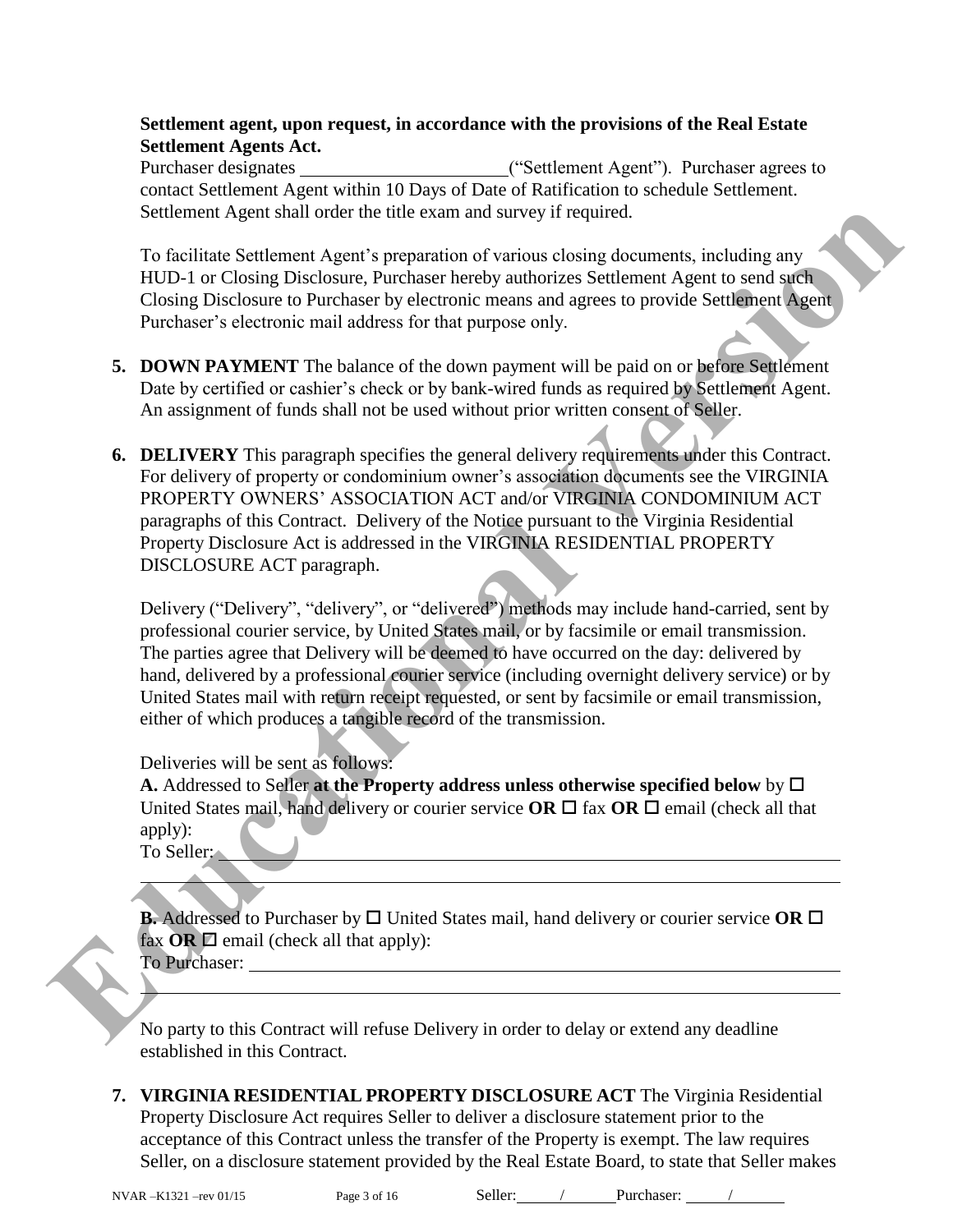no representations or warranties concerning the physical condition of the Property and to sell the Property "as is", except as otherwise provided in this Contract.

If the disclosure statement is delivered to Purchaser after Date of Ratification, Purchaser's sole remedy shall be to terminate this Contract at or prior to the earliest of (i) 3 days after delivery of the disclosure statement in person; (ii) 5 days after the postmark if the disclosure statement is sent by United States mail, postage prepaid, and properly addressed to Purchaser; (iii) settlement upon purchase of the Property; (iv) occupancy of the Property by Purchaser; (v) Purchaser making written application to a lender for a mortgage loan where such application contains a disclosure that the right of termination shall end upon the application for the mortgage loan; or (vi) the execution by Purchaser after receiving the disclosure statement of a written waiver of Purchaser's right of termination separate from this Contract.

Written Notice of termination may be (i) hand delivered; (ii) sent by United States mail, postage prepaid, provided that Purchaser retains sufficient proof of mailing, which may be either a United States postal certificate of mailing or a certificate of service confirming that such mailing was prepared by Purchaser; (iii) sent by electronic means to the facsimile number or electronic mailing address provided by Seller in the DELIVERY paragraph, provided that Purchaser retains sufficient proof of the electronic delivery, which may be an electronic receipt of delivery, a confirmation that the notice was sent by facsimile, or a certificate of service; (iv) overnight delivery using a commercial service or the United States Postal Service.

Any such termination shall be without penalty to Purchaser, and any deposit shall be promptly returned to Purchaser.

**8. VIRGINIA PROPERTY OWNERS' ASSOCIATION ACT** Seller represents that the Property  $\Box$  is  $\Box$  **OR**  $\Box$  is not located within a development that is subject to the Virginia Property Owner's Association Act ("POA Act" or "Act" solely in this Paragraph). Section 55-509.4(A) requires the following contract language:

Subject to the provisions of subsection A of § 55-509.10, a person selling a lot shall disclose in the contract that (i) the lot is located within a development that is subject to the Virginia Property Owners' Association Act  $(\S 55-508$  et seq.); (ii) the Act requires the seller to obtain from the property owners' association an association disclosure packet and provide it to the purchaser; (iii) the purchaser may cancel the contract within three days after receiving the association disclosure packet or being notified that the association disclosure packet will not be available; (iv) if the purchaser has received the association disclosure packet, the purchaser has a right to request an update of such disclosure packet in accordance with subsection H of § 55- 509.6 or subsection C of  $\S$  55-509.7, as appropriate; and (v) the right to receive the association disclosure packet and the right to cancel the contract are waived conclusively if not exercised before settlement. solic erremotion sainter to commute this Commute and to prior the carriers of (i) 3 days after the postmatk in the commute statement is senting that the most property and property and property and property and property and

> For delivery of the Packet or the Notice of non-availability of the Packet, Purchaser prefers delivery at if electronic or if hard copy.

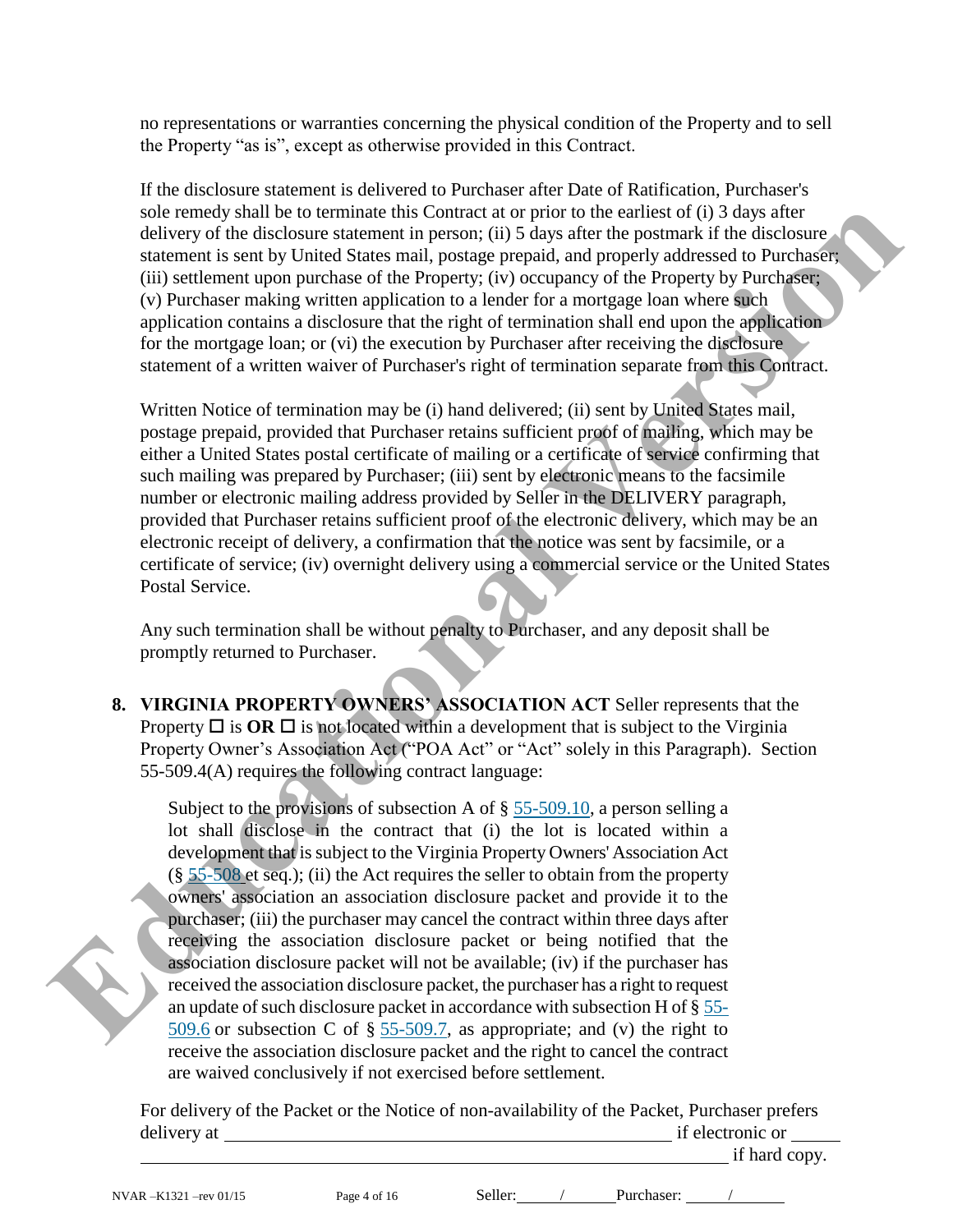The Act further provides that for purposes of clause (iii), the association disclosure packet shall be deemed not to be available if (a) a current annual report has not been filed by the association with either the State Corporation Commission pursuant to § [13.1-936](http://leg1.state.va.us/cgi-bin/legp504.exe?000+cod+13.1-936) or with the Common Interest Community Board pursuant to § [55-516.1,](http://leg1.state.va.us/cgi-bin/legp504.exe?000+cod+55-516.1) (b) the seller has made a written request to the association that the packet be provided and no such packet has been received within 14 days in accordance with subsection A of  $\S$  55-509.5, or (c) written notice has been provided by the association that a packet is not available.

The Act further provides that if the contract does not contain the disclosure required by subsection A of § 55-509.4, the purchaser's sole remedy is to cancel the contract prior to settlement.

The Act further provides that the information contained in the association disclosure packet shall be current as of a date specified on the association disclosure packet prepared in accordance with this section; however, a disclosure packet update or financial update may be requested in accordance with subsection G of  $\S 55-509.6$  or subsection C of  $\S 55-509.7$ , as appropriate. The purchaser may cancel the contract: (i) within three days after the date of the contract, if on or before the date that the purchaser signs the contract, the purchaser receives the association disclosure packet or is notified that the association disclosure packet will not be available; (ii) within three days after receiving the association disclosure packet if the association disclosure packet or notice that the association disclosure packet will not be available is hand delivered, delivered by electronic means, or delivered by a commercial overnight delivery service or the United Parcel Service, and a receipt obtained; or (iii) within six days after the postmark date if the association disclosure packet or notice that the association disclosure packet will not be available is sent to the purchaser by United States mail. The purchaser may also cancel the contract at any time prior to settlement if the purchaser has not been notified that the association disclosure packet will not be available and the association disclosure packet is not delivered to the purchaser. Notice of cancellation shall be provided to the lot owner or his agent by one of the following methods: (a) Hand delivery; (b) United States mail, postage prepaid, provided the sender retains sufficient proof of mailing, which may be either a United States postal certificate of mailing or a certificate of service prepared by the sender confirming such mailing; (c) Electronic means provided the sender retains sufficient proof of the electronic delivery, which may be an electronic receipt of delivery, a confirmation that the notice was sent by facsimile, or a certificate of service prepared by the sender confirming the electronic delivery; or (d) Overnight delivery using a commercial service or the United States Postal Service. request to the association that the packet be privided and not such packet has been received the packet of the solution of the solution of the solution of the solution of the solution of the solution of the solution of the

The Act further provides that in the event of a dispute, the sender shall have the burden to demonstrate delivery of the notice of cancellation. Such cancellation shall be without penalty, and the seller shall cause any deposit to be returned promptly to the purchaser.

The Act further provides that whenever any contract is canceled based on a failure to comply with subsection A or C of § 55-509.4 or pursuant to subsection B of § 55-509.4, any deposit or escrowed funds shall be returned within 30 days of the cancellation, unless the parties to the contract specify in writing a shorter period.

The parties specify that such funds shall immediately be returned pursuant to the "VOID CONTRACT" paragraph of this Contract.

The Act further provides that any rights of the purchaser to cancel the contract provided by this chapter are waived conclusively if not exercised prior to settlement.

The Act further provides that except as expressly provided in this chapter [of the Act], the provisions of this section and § [55-509.5](http://leg1.state.va.us/cgi-bin/legp504.exe?000+cod+55-509.5) may not be varied by agreement, and the rights conferred by this section and § [55-509.5](http://leg1.state.va.us/cgi-bin/legp504.exe?000+cod+55-509.5) may not be waived.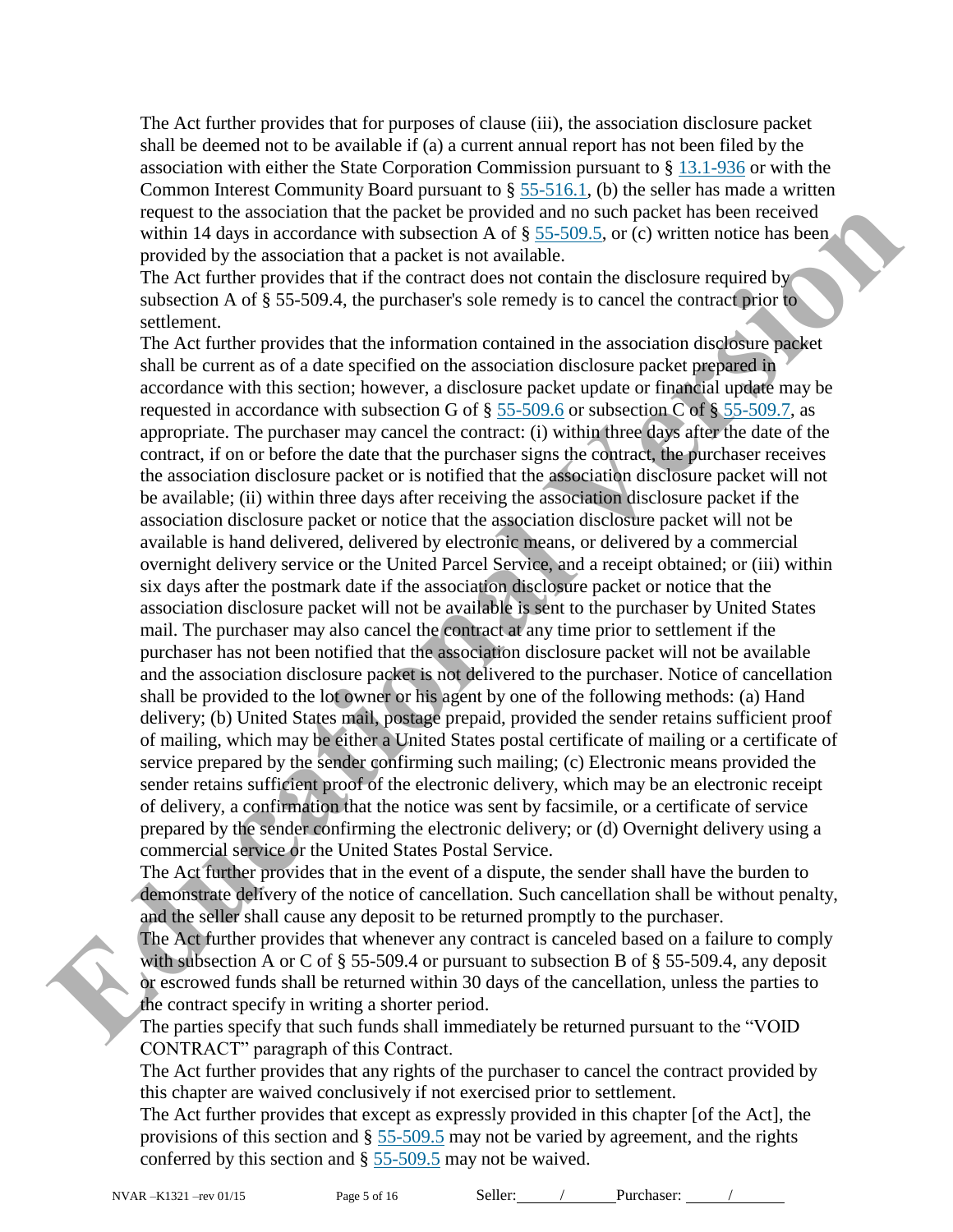**9. VIRGINIA CONDOMINIUM ACT** Seller represents that the Property  $\Box$  is  $\overline{OR} \Box$  is not a condominium unit. The Virginia Condominium Act (the "Condominium Act" or "Act" solely in this Paragraph), requires the following contract language:

In the event of any resale of a condominium unit by a unit owner other than the declarant, and subject to the provisions of subsection F and § 55-79.87 A, the unit owner shall disclose in the contract that (i) the unit is located within a development which is subject to the Condominium Act, (ii) the Act requires the seller to obtain from the unit owners' association a resale certificate and provide it to the purchaser, (iii) the purchaser may cancel the contract within three days after receiving the resale certificate or being notified that the resale certificate will not be available, (iv) if the purchaser has received the resale certificate, the purchaser has a right to request a resale certificate update or financial update in accordance with  $\S 55-79.97:1$ , as appropriate, and (v) the right to receive the resale certificate and the right to cancel the contract are waived conclusively if not exercised before settlement. In the event of any resale of a condominism unit by a unit owner other than<br>the decharant, and subject to the provisions of subsection F and § 55-79.87.<br>the sumit coverage that the intervention of the contract that (i) the

For delivery of the Certificate, Purchaser prefers delivery at

if electronic or

if hard copy.

The Act further provides that for purposes of clause (iii), the resale certificate shall be deemed not to be available if (a) a current annual report has not been filed by the unit owners' association with either the State Corporation Commission pursuant to § 13.1-936 or the Common Interest Community Board pursuant to § 55-79.93:1, (b) the seller has made a written request to the unit owners' association that the resale certificate be provided and no such resale certificate has been received within 14 days in accordance with subsection C, or (c) written notice has been provided by the unit owners' association that a resale certificate is not available.

The Act further provides that if the contract does not contain the disclosure required by subsection A of § 55-79.97, the purchaser's sole remedy is to cancel the contract prior to settlement.

The Act further provides that the information contained in the resale certificate shall be current as of a date specified on the resale certificate. A resale certificate update or a financial update may be requested as provided in § 55-79.97:1, as appropriate.

The Act further provides that the purchaser may cancel the contract (i) within three days after the date of the contract, if the purchaser receives the resale certificate on or before the date that the purchaser signs the contract; (ii) within three days after receiving the resale certificate if the resale certificate is hand delivered, delivered by electronic means, or delivered by a commercial overnight delivery service or the United Parcel Service, and a receipt obtained; or (iii) within six days after the postmark date if the resale certificate is sent to the purchaser by United States mail. Notice of cancellation shall be provided to the unit owner or his agent by one of the following methods: (a) Hand delivery; (b) United States mail, postage prepaid, provided the sender retains sufficient proof of mailing, which may be either a United States postal certificate of mailing or a certificate of service prepared by the sender confirming such mailing; (c) Electronic means provided the sender retains sufficient proof of the electronic delivery, which may be an electronic receipt of delivery, a confirmation that the notice was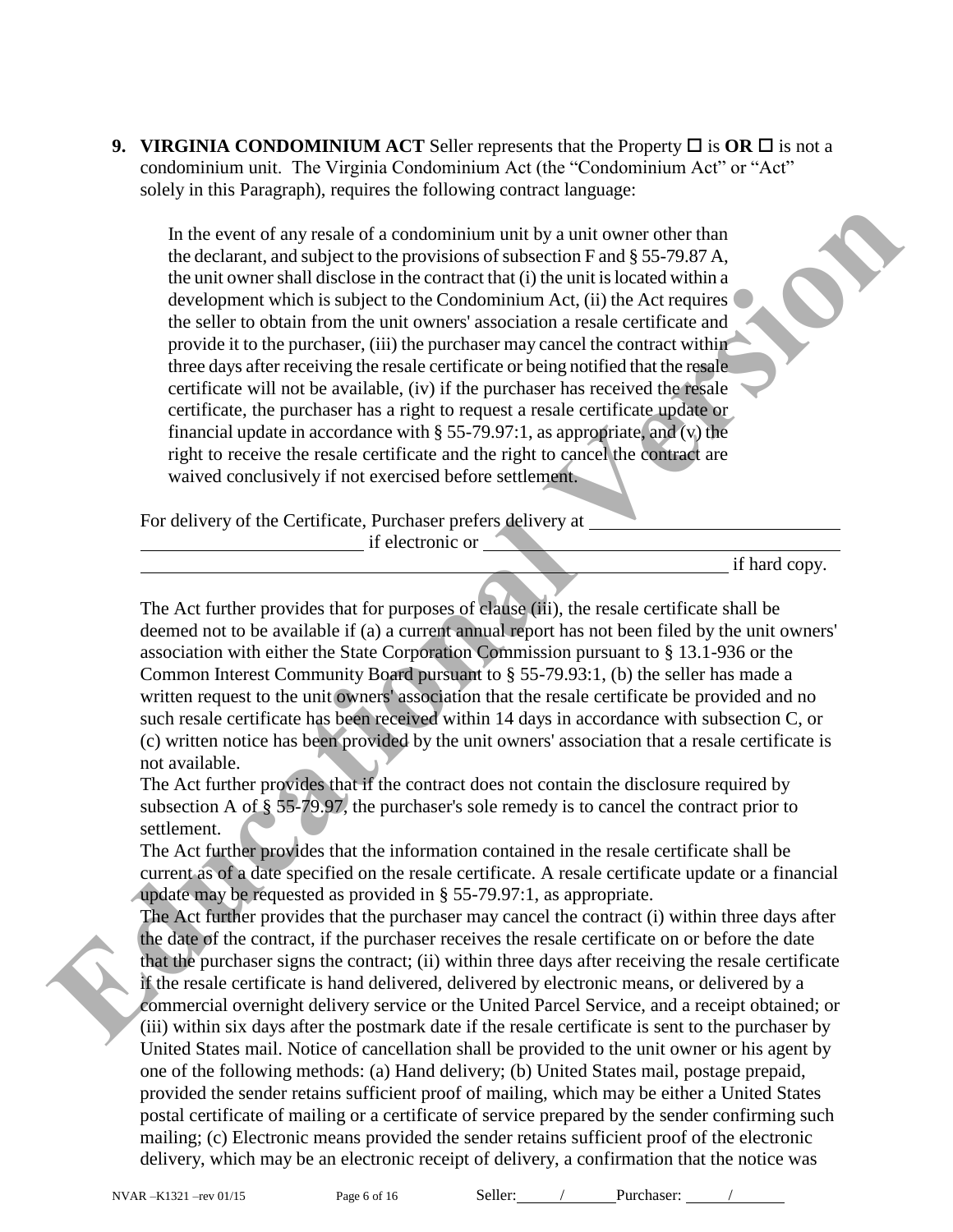sent by facsimile, or a certificate of service prepared by the sender confirming the electronic delivery; or (d) Overnight delivery using a commercial service or the United States Postal Service.

The Act further provides that in the event of a dispute, the sender shall have the burden to demonstrate delivery of the notice of cancellation. Such cancellation shall be without penalty, and the unit owner shall cause any deposit to be returned promptly to the purchaser. The Act further provides that failure to receive a resale certificate shall not excuse any failure to comply with the provisions of the condominium instruments, articles of incorporation, or rules or regulations.

**10. PROPERTY MAINTENANCE AND CONDITION** Except as otherwise specified herein, Seller will deliver the Property free and clear of trash and debris, broom clean and in substantially the same physical condition to be determined as of  $\Box$  Date of Offer **OR**  $\Box$  Date of home inspection  $OR \square$  Other: . Seller will have all utilities in service through Settlement or as otherwise agreed. Purchaser and Seller will not hold the Broker liable for any breach of this paragraph. demonstrate delivery of the notice of cancellation, Such annealizing shall be without penalty.<br>
The Arct further provides that failure to receive a reade entificate is hall to extend the product of the comply with the prov

Purchaser acknowledges, subject to Seller acceptance, that this Contract may be contingent upon home inspection(s) and/or other inspections to ascertain the physical condition of the Property. If Purchaser desires one or more inspection contingencies, such contingencies must be included in an addendum to this Contract.

 $\Box$  This Contract is contingent upon home inspection(s) and/or other inspections. (Addendum Attached)

- **OR**
- $\Box$  Purchaser declines the opportunity to make this Contract contingent upon home inspection(s) and/or other inspections.

Purchaser acknowledges that except as otherwise specified in this Contract, the Property, including electrical, plumbing, existing appliances, heating, air conditioning, equipment and fixtures shall convey in its AS-IS condition as of the date specified above.

- **11. ACCESS TO PROPERTY** Seller will provide Broker, Purchaser, inspectors representing Purchaser, and representatives of lending institutions for Appraisal purposes reasonable access to the Property to comply with this Contract. In addition, Purchaser and/or Purchaser's representative will have the right to make walk-through inspection(s) within **7**  days prior to Settlement and/or occupancy, unless otherwise agreed to by Purchaser and Seller.
- **12. UTILITIES WATER, SEWAGE, HEATING AND CENTRAL AIR CONDITIONING** (Check all that apply)

| Water Supply: $\Box$ Public $\Box$ Private Well |                       |            |  | $\Box$ Community Well                                                                                             |
|-------------------------------------------------|-----------------------|------------|--|-------------------------------------------------------------------------------------------------------------------|
|                                                 |                       |            |  | Sewage Disposal: $\Box$ Public $\Box$ Septic for # BR $\Box$ Community Septic $\Box$ Alternative Septic for # BR: |
| Hot Water:                                      | $\Box$ Oil $\Box$ Gas |            |  | $\Box$ Elec. $\Box$ Other                                                                                         |
| Air Conditioning: $\Box$ Oil $\Box$ Gas         |                       |            |  | $\Box$ Elec. $\Box$ Heat Pump $\Box$ Other<br>$\Box$ Zones $\_\_$                                                 |
| Heating:                                        | $\Box$ Oil            | $\Box$ Gas |  | $\Box$ Elec. $\Box$ Heat Pump $\Box$ Other<br>$\Box$ Zones                                                        |
|                                                 |                       |            |  |                                                                                                                   |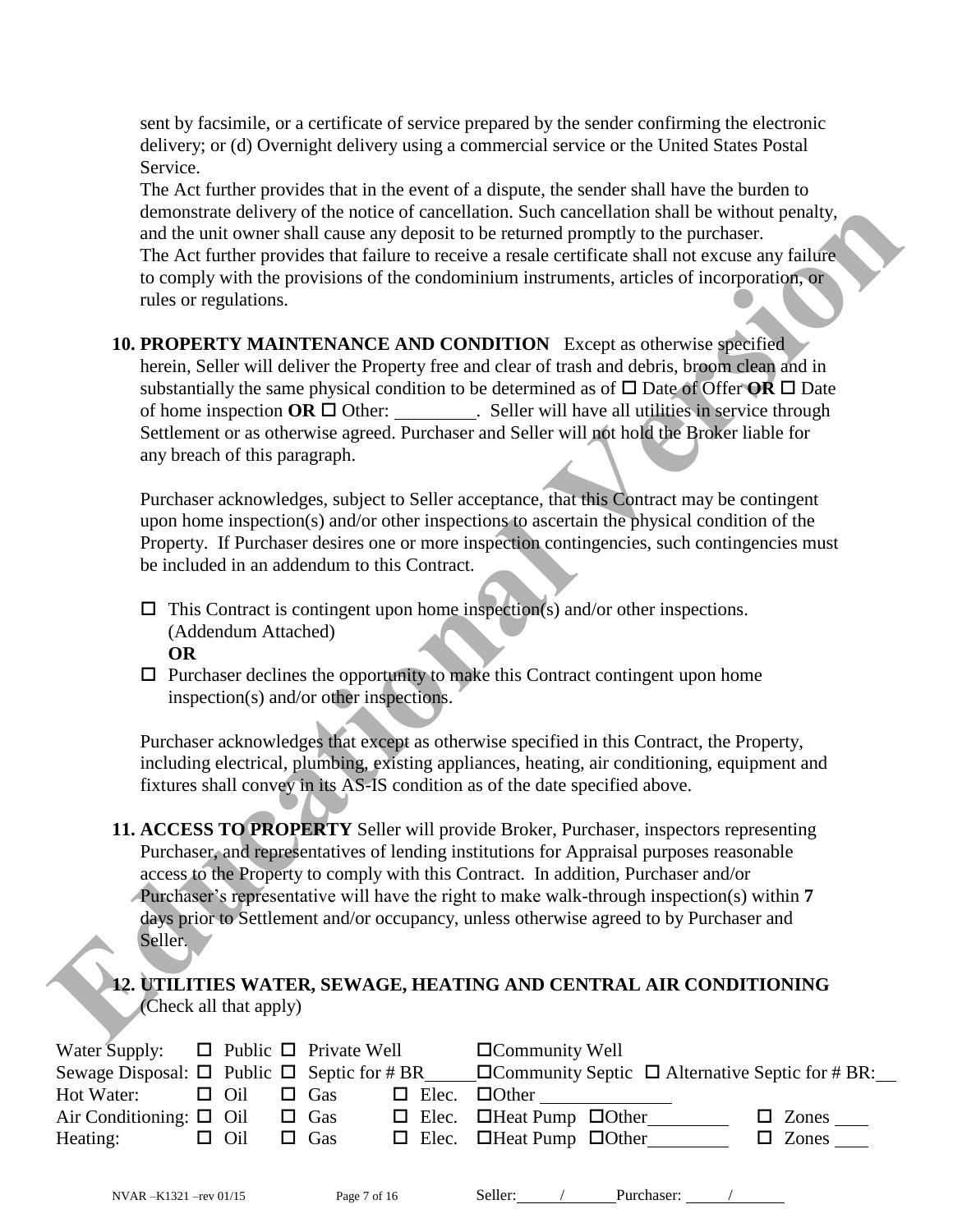**13. PERSONAL PROPERTY AND FIXTURES** The Property includes the following personal property and fixtures, if existing: built-in heating and central air conditioning equipment, plumbing and lighting fixtures, sump pump, attic and exhaust fans, storm windows, storm doors, screens, installed wall-to-wall carpeting, window shades, blinds, window treatment hardware, smoke and heat detectors, TV antennas, exterior trees and shrubs. Unless otherwise agreed to in writing, all surface or wall mounted electronic components/devices **DO NOT** convey. If more than one of an item convey, the number of items is noted. **The items marked YES below are currently installed or offered.** 

|                  |                                                                                                      |                  | hardware, smoke and heat detectors, TV antennas, exterior trees and shrubs. Unless             |             |                          |  |  |  |  |  |  |  |  |
|------------------|------------------------------------------------------------------------------------------------------|------------------|------------------------------------------------------------------------------------------------|-------------|--------------------------|--|--|--|--|--|--|--|--|
|                  |                                                                                                      |                  | otherwise agreed to in writing, all surface or wall mounted electronic components/devices      |             |                          |  |  |  |  |  |  |  |  |
|                  |                                                                                                      |                  | <b>DO NOT</b> convey. If more than one of an item convey, the number of items is noted.        |             |                          |  |  |  |  |  |  |  |  |
|                  |                                                                                                      |                  | The items marked YES below are currently installed or offered.                                 |             |                          |  |  |  |  |  |  |  |  |
|                  |                                                                                                      |                  |                                                                                                |             |                          |  |  |  |  |  |  |  |  |
| Yes No #         | Items                                                                                                | Yes No #         | Items                                                                                          | Yes No #    | Items                    |  |  |  |  |  |  |  |  |
| □                | Alarm System                                                                                         |                  | Freezer                                                                                        |             | Satellite Dish           |  |  |  |  |  |  |  |  |
|                  | <b>Built-in Microwave</b>                                                                            | ΙI               | <b>Furnace Humidifier</b>                                                                      |             | <b>Storage Shed</b>      |  |  |  |  |  |  |  |  |
| □                | Ceiling Fan                                                                                          | □                | Garage Opener                                                                                  | □<br>ப      | <b>Stove or Range</b>    |  |  |  |  |  |  |  |  |
| $\Box$           | <b>Central Vacuum</b>                                                                                | □<br>□           | w/ remote                                                                                      | □<br>$\Box$ | <b>Trash Compactor</b>   |  |  |  |  |  |  |  |  |
| □                | <b>Clothes Dryer</b>                                                                                 | $\Box$<br>$\Box$ | Gas Log                                                                                        | □<br>0      | Wall Oven                |  |  |  |  |  |  |  |  |
| □                | Clothes Washer                                                                                       | $\Box$<br>$\Box$ | Hot Tub, Equip & Cover                                                                         | ◘           | Water Treatment System   |  |  |  |  |  |  |  |  |
| □                | Cooktop                                                                                              | □<br>□           | Intercom                                                                                       | Д<br>$\Box$ | Window A/C Unit          |  |  |  |  |  |  |  |  |
| $\Box$           | Dishwasher                                                                                           | $\Box$<br>□      | Playground Equipment                                                                           | D<br>$\Box$ | Window Fan               |  |  |  |  |  |  |  |  |
| $\Box$<br>$\Box$ | Disposer                                                                                             | $\Box$<br>$\Box$ | Pool, Equip, & Cover                                                                           | O)<br>□     | <b>Window Treatments</b> |  |  |  |  |  |  |  |  |
| □                | Electronic Air Filter                                                                                | $\Box$<br>□      | Refrigerator                                                                                   | П<br>П      | <b>Wood Stove</b>        |  |  |  |  |  |  |  |  |
| $\Box$<br>П      | Fireplace Screen/Door                                                                                | □<br>□           | w/ice maker                                                                                    |             |                          |  |  |  |  |  |  |  |  |
|                  |                                                                                                      |                  |                                                                                                |             |                          |  |  |  |  |  |  |  |  |
|                  | <b>OTHER</b>                                                                                         |                  |                                                                                                |             |                          |  |  |  |  |  |  |  |  |
|                  |                                                                                                      |                  |                                                                                                |             |                          |  |  |  |  |  |  |  |  |
|                  |                                                                                                      |                  |                                                                                                |             |                          |  |  |  |  |  |  |  |  |
|                  |                                                                                                      |                  | LEASED ITEMS Any leased items, systems or service contracts (including, but not limited        |             |                          |  |  |  |  |  |  |  |  |
|                  |                                                                                                      |                  | to, fuel tanks, water treatment systems, lawn contracts, security system monitoring, and       |             |                          |  |  |  |  |  |  |  |  |
|                  | satellite contracts) DO NOT convey absent an express written agreement by Purchaser and              |                  |                                                                                                |             |                          |  |  |  |  |  |  |  |  |
|                  | Seller. The following is a list of the leased items within the Property: ___________________________ |                  |                                                                                                |             |                          |  |  |  |  |  |  |  |  |
|                  |                                                                                                      |                  |                                                                                                |             |                          |  |  |  |  |  |  |  |  |
|                  |                                                                                                      |                  |                                                                                                |             |                          |  |  |  |  |  |  |  |  |
|                  |                                                                                                      |                  |                                                                                                |             |                          |  |  |  |  |  |  |  |  |
|                  | 14. FINANCING APPLICATION If this Contract is contingent on financing, Purchaser will                |                  |                                                                                                |             |                          |  |  |  |  |  |  |  |  |
|                  |                                                                                                      |                  | make written application for the Specified Financing and any lender required property          |             |                          |  |  |  |  |  |  |  |  |
|                  | insurance no later than 7 days after Date of Ratification. Purchaser grants permission for           |                  |                                                                                                |             |                          |  |  |  |  |  |  |  |  |
|                  |                                                                                                      |                  | Selling Company and the lender to disclose to Listing Company and Seller general               |             |                          |  |  |  |  |  |  |  |  |
|                  |                                                                                                      |                  | information available about the progress of the loan application and loan approval process. If |             |                          |  |  |  |  |  |  |  |  |
|                  |                                                                                                      |                  | Purchaser fails to settle, except due to any Default by Seller, then the provisions of the     |             |                          |  |  |  |  |  |  |  |  |
|                  |                                                                                                      |                  | DEFAULT paragraph shall apply. Seller agrees to comply with reasonable lender                  |             |                          |  |  |  |  |  |  |  |  |
|                  |                                                                                                      |                  | requirements, except as otherwise provided in the LENDER REQUIRED REPAIRS                      |             |                          |  |  |  |  |  |  |  |  |
|                  |                                                                                                      |                  | paragraph of the applicable financing contingency addendum.                                    |             |                          |  |  |  |  |  |  |  |  |
|                  |                                                                                                      |                  |                                                                                                |             |                          |  |  |  |  |  |  |  |  |

- **14. FINANCING APPLICATION** If this Contract is contingent on financing, Purchaser will make written application for the Specified Financing and any lender required property insurance no later than 7 days after Date of Ratification. Purchaser grants permission for Selling Company and the lender to disclose to Listing Company and Seller general information available about the progress of the loan application and loan approval process. If Purchaser fails to settle, except due to any Default by Seller, then the provisions of the DEFAULT paragraph shall apply. Seller agrees to comply with reasonable lender requirements, except as otherwise provided in the LENDER REQUIRED REPAIRS paragraph of the applicable financing contingency addendum.
- **15. ALTERNATE FINANCING** Purchaser may substitute alternative financing and/or an alternative lender for Specified Financing provided: (a) Purchaser is qualified for alternative financing; (b) there is no additional expense to Seller; (c) Settlement Date is not delayed; and (d) if Purchaser fails to settle, except due to any Default by Seller, then the provisions of the DEFAULT paragraph shall apply.

NVAR-K1321 –rev 01/15 Page 8 of 16 Seller: / Purchaser: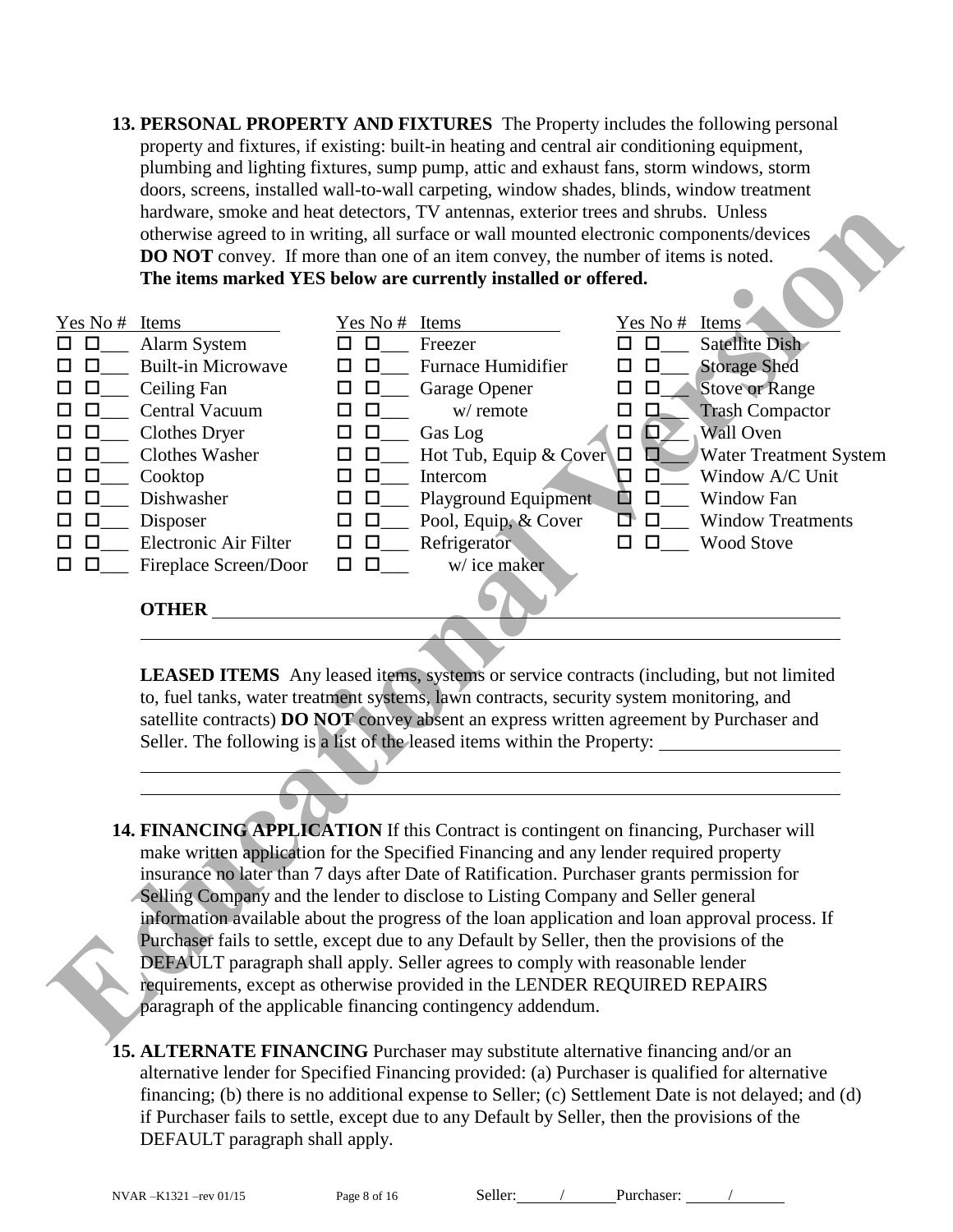- **16. PURCHASER'S REPRESENTATIONS** Purchaser  $\Box$  will **OR**  $\Box$  will not occupy the Property as Purchaser's principal residence. **Unless specified in a written contingency, neither this Contract nor the financing is dependent or contingent on the sale and settlement or lease of other real property.** The Selling Company  $\Box$  is  $\overline{OR} \Box$  is not authorized to disclose to Listing Company, Seller and any lender the appropriate financial or credit information statement provided to Selling Company by Purchaser. Purchaser acknowledges that Seller is relying upon all of Purchaser's representations, including without limitation, the accuracy of financial or credit information given to Seller, Broker or the lender by Purchaser.
- **17. SMOKE DETECTORS** Seller shall deliver the Property with smoke detectors installed and functioning in accordance with the laws and regulations of Virginia.
- **18. TARGET LEAD-BASED PAINT HOUSING** Seller represents that any residential dwellings at the Property  $\Box$  were **OR**  $\Box$  were not constructed before 1978. If the dwellings were constructed before 1978, then, unless exempt under 42 U.S.C. 4852d, the property is considered "target housing" under the statute and a copy of the "Sale: Disclosure and Acknowledgment of Information on Lead-Based Paint and/or Lead-Based Paint Hazards" has been attached and made a part of the Contract as required by law. Purchaser  $\Box$  does **OR**  $\Box$ does not waive the right to a risk assessment or inspection of the Property for the presence of lead-based paint and/or lead-based paint hazards. If not, a copy of the "Sales Contract Addendum for Lead-Based Paint Testing" is attached to establish the conditions for a leadbased paint risk assessment or inspections. and<br>noticed to disclose to Listing Company SPlate and any lender the appropriate frame<br>information statement provided in Selling Company by Burchaser. Purchaser<br>achievation, including with the same and of Purchaser's repre
	- **19. WOOD-DESTROYING INSECT INSPECTION** Purchaser at Purchaser's expense **OR**  $\square$  Seller at Seller's expense will furnish a written report from a pest control firm dated not more than 30 days prior to Settlement showing that all dwelling(s) and/or garage(s) within the Property (excluding fences or shrubs not abutting garage(s) or dwelling(s)) are free of visible evidence of active termites and other wood-destroying insects, and free from visible insect damage. Any treatment and repairs for damage identified in the inspection report will be made at Seller's expense.
	- **20. DAMAGE OR LOSS** The risk of damage or loss to the Property by fire, act of God, or other casualty remains with Seller until the execution and delivery of the deed of conveyance to Purchaser at Settlement.
	- **21. TITLE** The title report and survey, if required, will be ordered promptly and, if not available on the Settlement Date, then Settlement may be delayed for up to 10 business days to obtain the title report and survey after which this Contract, at the option of Seller, may be terminated and the Deposit will be refunded in full to Purchaser according to the terms of the DEPOSIT paragraph. Fee simple title to the Property, and everything that conveys with it, will be sold free of liens except for any loans assumed by Purchaser. Title is to be good and marketable, and insurable by a licensed title insurance company with no additional risk premium. Title may be subject to commonly acceptable easements, covenants, conditions and restrictions of record, if any, as of Settlement Date. Otherwise, on Settlement Date, Purchaser may at Purchaser's option either (a) declare the Contract void in writing, or (b) mutually agree to extend Settlement Date under terms acceptable by both parties. In case action is required to perfect the title, such action must be taken promptly by Seller at Seller's expense. The Broker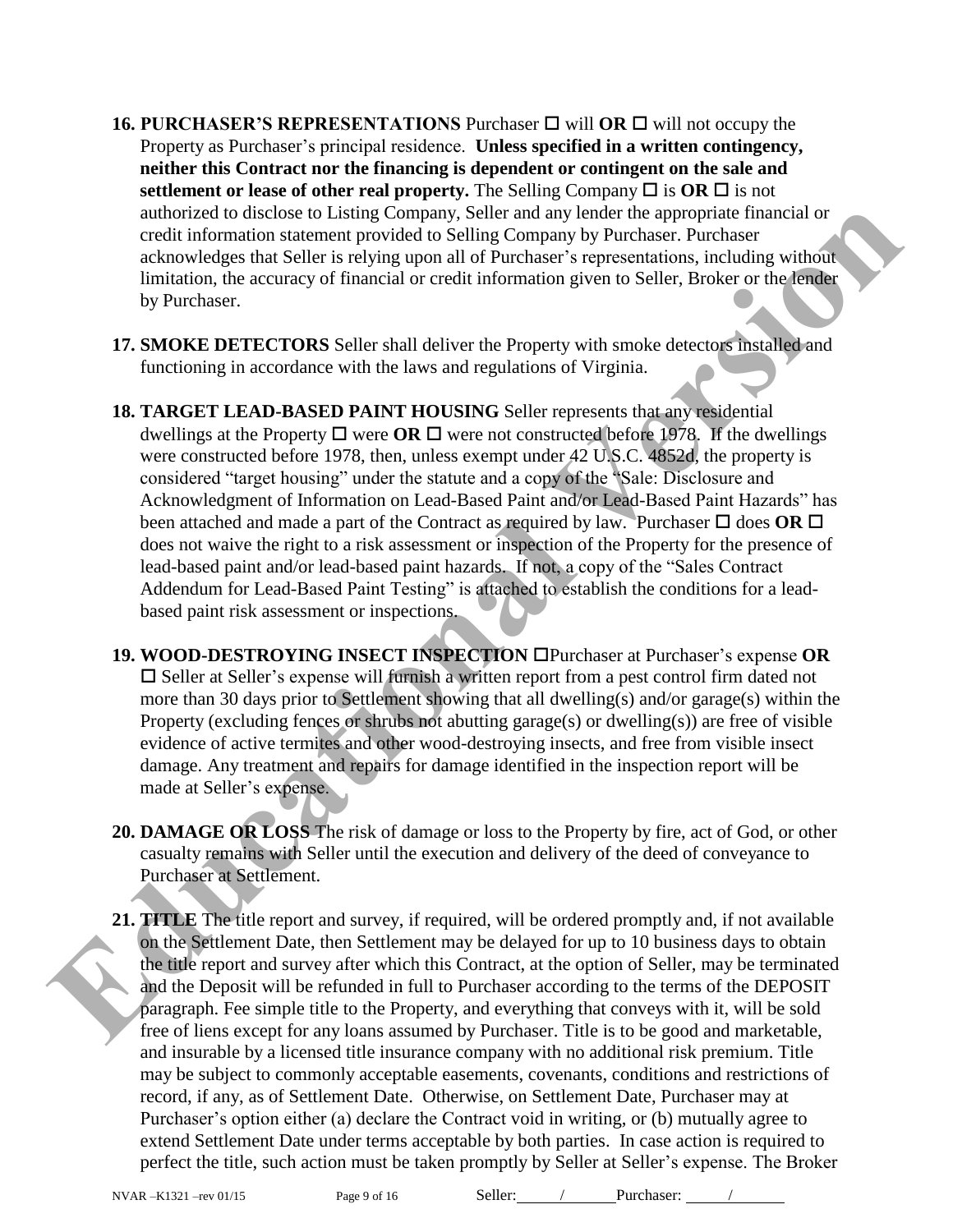is hereby expressly released from all liability for damages by reason of any defect in the title. Seller will convey the Property by general warranty deed with English covenants of title ("Deed"). Seller will sign such affidavits, lien waivers, tax certifications, and other documents as may be required by the lender, title insurance company, Settlement Agent, or government authority, and authorizes Settlement Agent to obtain pay-off or assumption information from any existing lenders. The manner of taking title may have significant legal and tax consequences. Purchaser is advised to seek the appropriate professional advice concerning the manner of taking title. Unless otherwise agreed to in writing, Seller will pay any special assessments and will comply with all orders or notices of violations of any county or local authority, condominium unit owners' association, homeowners' or property owners' association or actions in any court on account thereof, against or affecting the Property on Settlement Date.

**22. NOTICE OF POSSIBLE FILING OF MECHANICS' LIEN** Code of Virginia Section 43- 1 et seq. permits persons who have performed labor or furnished materials for the construction, removal, repair or improvement of any building or structure to file a lien against the property. This lien may be filed at any time after the work is commenced or the material is furnished, but not later than the earlier of (i) 90 Days from the last day of the month in which the lienor last performed work or furnished materials or (ii) 90 Days from the time the construction, removal, repair or improvement is terminated. AN EFFECTIVE LIEN FOR WORK PERFORMED PRIOR TO THE DATE OF SETTLEMENT MAY BE FILED AFTER SETTLEMENT. LEGAL COUNSEL SHOULD BE CONSULTED.

- **23. POSSESSION DATE** Unless otherwise agreed to in writing between Seller and Purchaser, Seller will give possession of the Property at Settlement, including delivery of keys, if any. If Seller fails to do so and occupies the Property beyond Settlement, Seller will be a tenant at sufferance of Purchaser and hereby expressly waives all notice to quit as provided by law. Purchaser will have the right to proceed by any legal means available to obtain possession of the Property. Seller will pay any damages and costs incurred by Purchaser including reasonable attorney fees.
- **24. FEES** Fees for the preparation of the Deed, that portion of Settlement Agent's fee billed to Seller, costs of releasing existing encumbrances, Seller's legal fees and any other proper charges assessed to Seller will be paid by Seller. Fees for the title exam (except as otherwise provided), survey, recording (including those for any purchase money trusts) and that portion of Settlement Agent's fee billed to Purchaser, Purchaser's legal fees and any other proper charges assessed to Purchaser will be paid by Purchaser. Fees to be charged will be reasonable and customary for the jurisdiction in which the Property is located. Grantor's tax and Regional Congestion Relief Fee (for Alexandria City, Arlington, Fairfax, Loudoun and Prince William Counties and all cities contained within) shall be paid by Seller. Purchaser shall pay recording charges for the Deed and any purchase money trusts. extendent mathemix, and and both since the best to coloning may consume the sample of the sample of the sample of the sample of the sample of the sample of the sample of the sample of the sample of the sample of the sample

**25. BROKER'S FEE** Seller irrevocably instructs Settlement Agent to pay Broker compensation ("Broker's Fee") at Settlement as set forth in the listing agreement and to disburse the compensation offered by Listing Company to Selling Company in writing as of the Date of Offer, and the remaining amount of Broker's compensation to Listing Company.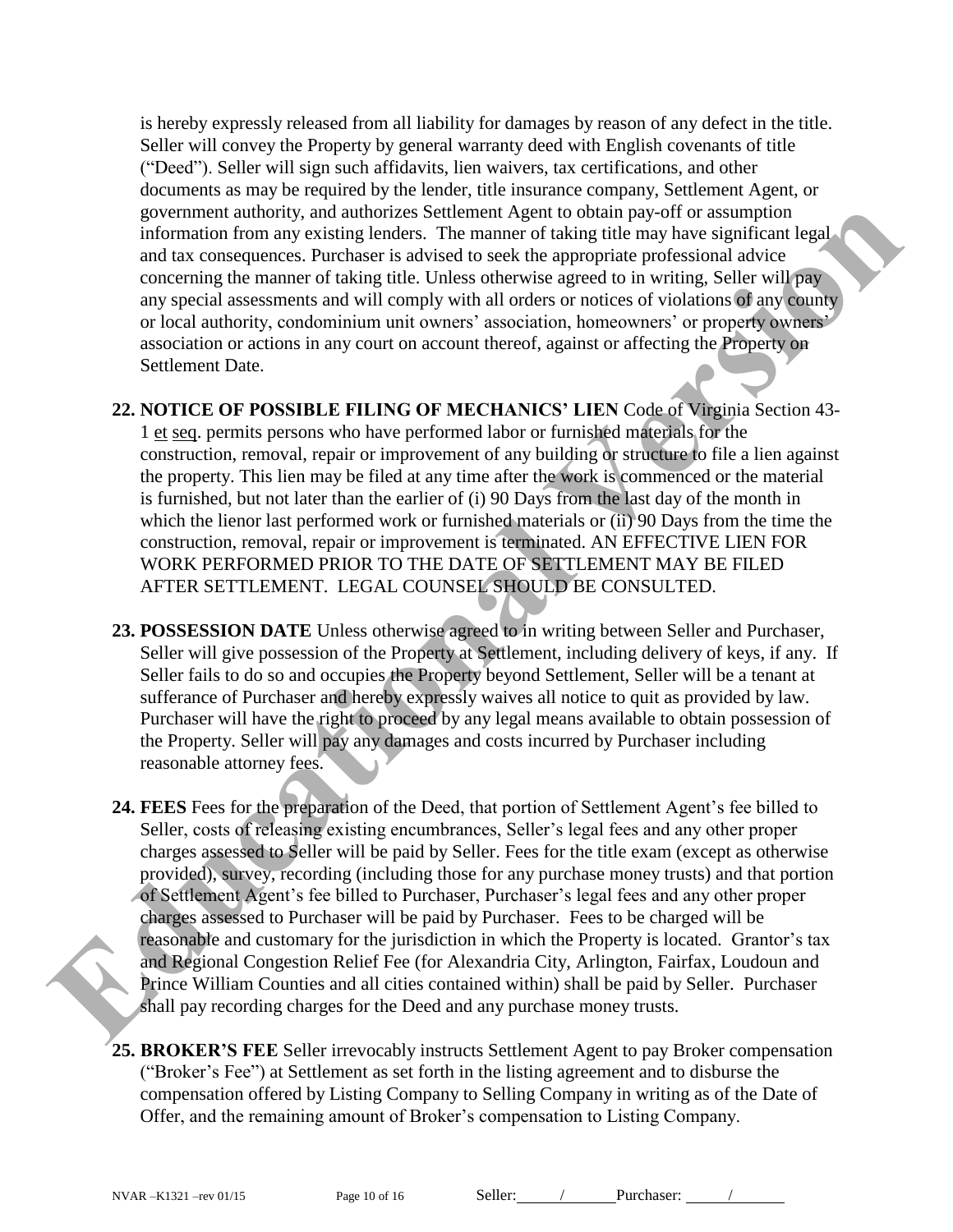**26**. **ADJUSTMENTS** Rents, taxes, water and sewer charges, condominium unit owners' association, homeowners' and/or property owners' association regular periodic assessments (if any) and any other operating charges, are to be adjusted to the Date of Settlement. Unless otherwise agreed to in writing, any heating or cooking fuels remaining in supply tank(s) at Settlement will become the property of Purchaser. Taxes, general and special, are to be adjusted according to the most recent property tax bill(s) for the Property issued prior to Settlement Date, except that recorded assessments for improvements completed prior to Settlement, whether assessments have been levied or not, will be paid by Seller or allowance made at Settlement. If a loan is assumed, interest will be adjusted to the Settlement Date and Purchaser will reimburse Seller for existing escrow accounts, if any.

#### **27. ATTORNEY'S FEES**

- **A.** If any Party breaches this Contract and a non-breaching Party retains legal counsel to enforce its rights hereunder, the non-breaching Party shall be entitled to recover against the breaching Party, in addition to any other damages recoverable against any breaching Party, all of its reasonable Legal Expenses incurred in enforcing its rights under this Contract, whether or not suit is filed, and in obtaining, enforcing and/or defending any judgment related thereto. Should any tribunal of competent jurisdiction determine that more than one party to the dispute has breached this Contract, then all such breaching Parties shall bear their own costs, unless the tribunal determines that one or more parties is a "Substantially Prevailing Party", in which case any such Substantially Prevailing Party shall be entitled to recover from any of the breaching parties, in addition to any other damages recoverable against any breaching Party, all of its reasonable Legal Expenses incurred in enforcing its rights under this Agreement, whether or not suit is filed, and in obtaining, enforcing and/or defending any judgment related thereto. Settlement will become the property of Purchase. Taxes, general and special, are to be<br>dialested according to the most recent property at Mil(s) for the Property issued prior to<br>Settlement, whether assessments have been le
	- **B.** In the event a dispute arises resulting in the Broker (as used in this paragraph to include any agent, licensee, or employee of the Broker) being made a party to any litigation by the Purchaser or by the Seller, the Parties agree that the Party who brought the Broker into litigation shall indemnify the Broker for all of its reasonable Legal Expenses incurred, unless the litigation results in a judgment against the Broker.
	- **28**. **PERFORMANCE** Delivery of the required funds and executed documents to the Settlement Agent will constitute sufficient tender of performance. Funds from this transaction at Settlement may be used to pay off any existing liens and encumbrances, including interest, as required by lender(s) or lienholders.
	- **29. DEFAULT** If Purchaser fails to complete Settlement for any reason other than Default by Seller, Purchaser shall be in Default and, at the option of Seller, the Deposit may be forfeited to Seller as liquidated damages and not as a penalty. In such event, Purchaser shall be relieved from further liability to Seller. If Seller does not elect to accept the Deposit as liquidated damages, the Deposit may not be the limit of Purchaser's liability in the event of a Default. Purchaser and Seller knowingly, freely and voluntarily waive any defense as to the validity of liquidated damages under this Contract, including Seller's option to elect liquidated damages or pursue actual damages, or that such liquidated damages are void as penalties or are not reasonably related to actual damages.

If the Deposit is forfeited, or if there is an award of damages by a court or a compromise

NVAR –K1321 –rev 01/15 Page 11 of 16 Seller: / Purchaser: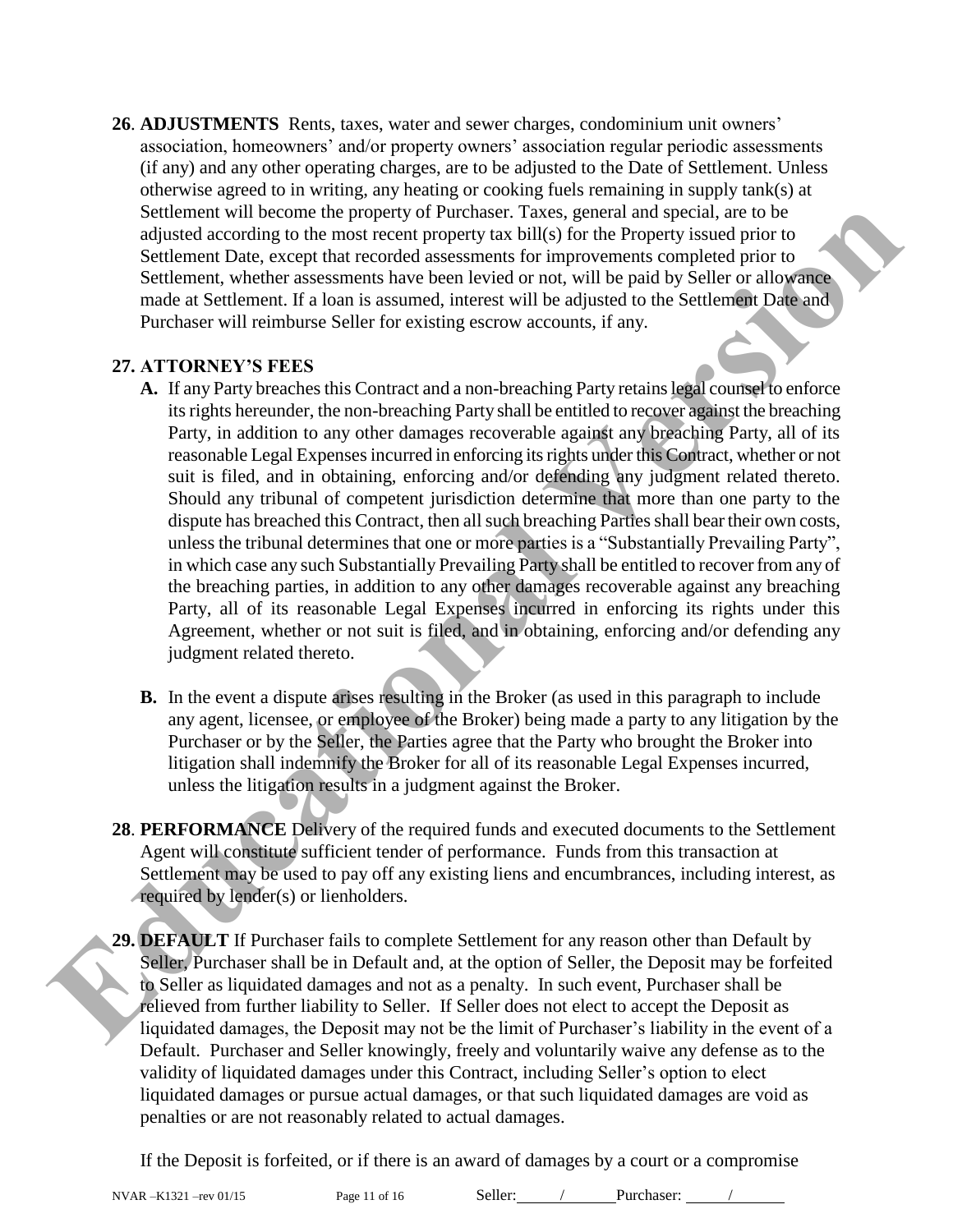agreement between Seller and Purchaser, the Broker may accept and Seller agrees to pay the Broker one-half of the Deposit in lieu of Broker's Fee, (provided Broker's share of any forfeited Deposit will not exceed the amount due under the listing agreement).

If Seller fails to perform or comply with any of the terms and conditions of this Contract or fails to complete Settlement for any reason other than Default by Purchaser, Seller shall be in Default and Purchaser will have the right to pursue all legal or equitable remedies, including specific performance and/or damages.

If either Seller or Purchaser refuses to execute a release of Deposit ("Release") when requested to do so in writing and a court finds that such party should have executed the Release, the party who so refused to execute the Release will pay the expenses, including, without limitation, reasonable attorney's fees, incurred by the other party in the litigation. Seller and Purchaser agree that no Escrow Agent will have any liability to any party on account of disbursement of the Deposit or on account of failure to disburse the Deposit, except only in the event of Escrow Agent's gross negligence or willful misconduct. The parties further agree that Escrow Agent will not be liable for the failure of any depository in which the Deposit is placed and that Seller and Purchaser each will indemnify, defend and save harmless Escrow Agent from any loss or expense arising out of the holding, disbursement or failure to disburse the Deposit, except in the case of the Escrow Agent's gross negligence or willful misconduct. If Sciencing to conform or comply with any of the curres and continuos of the Contract or<br>Fails to complete Settlement for any reason other than Default by Purchaser, Seller stall be in<br>Default and Purchaser will have the

If either Purchaser or Seller is in Default, then in addition to all other damages, the defaulting party will immediately pay the costs incurred for the title examination, Appraisal, survey and the Broker's Fee in full.

**30**. **OTHER DISCLOSURES Purchaser and Seller should carefully read this Contract to be sure that the terms accurately express their respective understanding as to their intentions and agreements. The Broker can counsel on real estate matters, but if legal advice is desired by either party, such party is advised to seek legal counsel. Purchaser and Seller are further advised to seek appropriate professional advice concerning the condition of the Property or tax and insurance matters.** The following provisions of this paragraph disclose some matters which the parties may investigate further. These disclosures are not intended to create a contingency. Any contingency must be specified by adding appropriate terms to this Contract. The parties acknowledge the following disclosures:



**A. Property Condition** Various inspection services and home warranty insurance programs are available. The Broker is not advising the parties as to certain other issues, including without limitation: water quality and quantity (including but not limited to, lead and other contaminants); sewer or septic; soil condition; flood hazard areas; possible restrictions of the use of the Property due to restrictive covenants, zoning, subdivision, or environmental laws, easements or other documents; airport or aircraft noise; planned land use, roads or highways; and construction materials and/or hazardous materials, including but without limitation flame retardant treated plywood (FRT), radon, urea formaldehyde foam insulation (UFFI), mold, polybutylene pipes, synthetic stucco (EIFS), underground storage tanks, defective drywall, asbestos and lead-based paint. Information relating to these issues may be available from appropriate government authorities.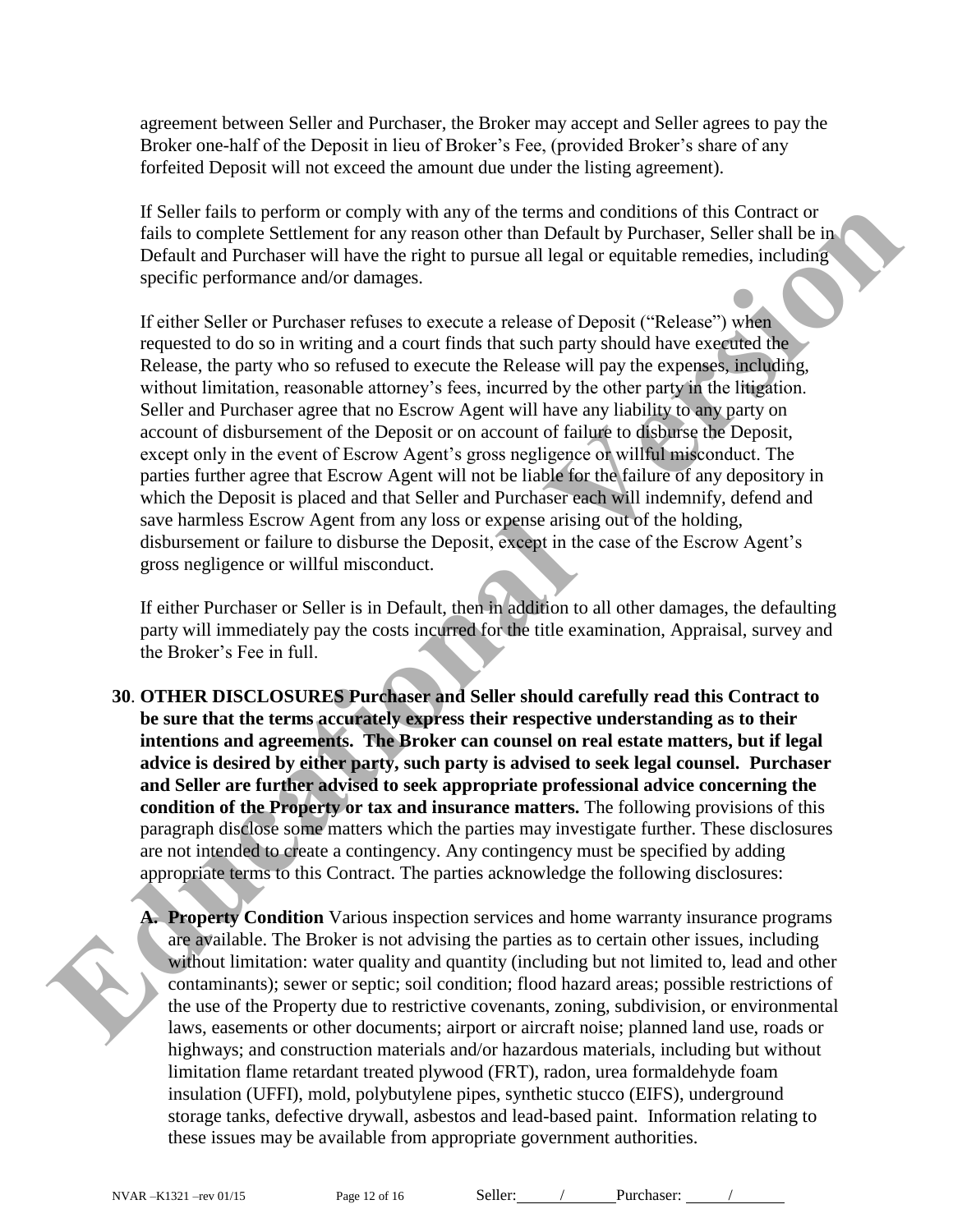- **B. Legal Requirements** All contracts for the sale of real property must be in writing to be enforceable. Upon ratification and Delivery, this Contract becomes a legally binding agreement. Any changes to this Contract must be made in writing for such changes to be enforceable.
- **C. Financing** Mortgage rates and associated charges vary with financial institutions and the marketplace. Purchaser has the opportunity to select the lender and the right to negotiate terms and conditions of the financing subject to the terms of this Contract. The financing may require substantial lump sum (balloon) payments on the due dates. Purchaser has not relied upon any representations regarding the future availability of mortgage money or interest rates for the refinancing of any such lump sum payments.
- **D. Broker** Purchaser and Seller acknowledge that the Broker is being retained solely as a real estate agent and not as an attorney, tax advisor, lender, appraiser, surveyor, structural engineer, mold or air quality expert, home inspector, or other professional service provider. The Broker may from time to time engage in the general insurance, title insurance, mortgage loan, real estate settlement, home warranty and other real estaterelated businesses and services. Therefore, in addition to the Broker's Fee specified herein, the Broker may receive compensation related to other services provided in the course of this transaction pursuant to the terms of a separate agreement/disclosure.
- **E. Property Taxes** Your property tax bill could substantially increase following settlement. For more information on property taxes contact the appropriate taxing authority in the jurisdiction where the Property is located.
- **F. Property Insurance** Obtaining property insurance is typically a requirement of the lender in order to secure financing. Insurance rates and availability are determined in part by the number and nature of claims and inquiries made on a property's policy as well as the number and nature of claims made by a prospective Purchaser. Property insurance has become difficult to secure in some cases. Seller should consult an insurance professional regarding maintaining and/or terminating insurance coverage.
- **G. Title Insurance** Purchaser may, at Purchaser's expense, purchase owner's title insurance. Depending on the particular circumstances of the transaction, such insurance could include affirmative coverage against possible mechanics' and materialmen's liens for labor and materials performed prior to Settlement and which, though not recorded at the time of recordation of Purchaser's deed, could be subsequently recorded and would adversely affect Purchaser's title to the Property. The coverage afforded by such title insurance would be governed by the terms and conditions thereof, and the premium for obtaining such title insurance coverage will be determined by its coverage. **C. Financing Mortgage rates and associated charges vary with financial institutions and the metricules. Purchase that the controllarity to select the lender and the right to hear the signal subset of the lender and the ri**

Purchaser may purchase title insurance at either "standard" or "enhanced" coverage and rates. For purposes of owner's policy premium rate disclosure by Purchaser's lender(s), if any, Purchaser and Seller require that enhanced rates be quoted by Purchaser's lender(s). Purchaser understands that nothing herein obligates Purchaser to obtain any owner's title insurance coverage at any time, including at Settlement, and that the availability of enhanced coverage is subject to underwriting criteria of the title insurer.

NVAR –K1321 –rev 01/15 Page 13 of 16 Seller: / Purchaser: /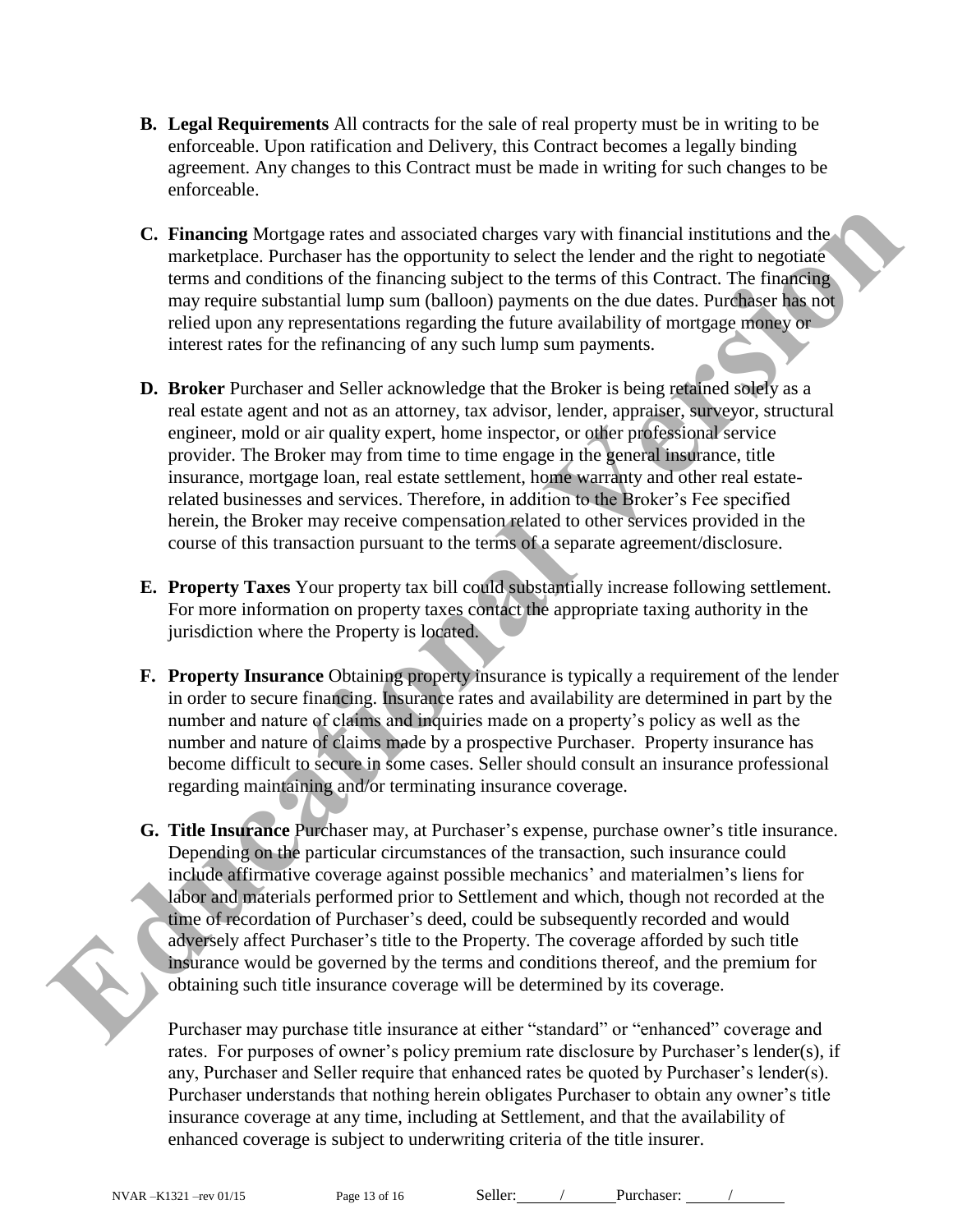**31. ASSIGNABILITY** This Contract may not be assigned without the written consent of Purchaser and Seller. If Purchaser and Seller agree in writing to an assignment of this Contract, the original parties to this Contract remain obligated hereunder until Settlement.

### **32**. **DEFINITION**

- **A.** "Date of Ratification" means the date of Delivery of the final acceptance in writing by Purchaser and Seller of all the terms of this Contract to Purchaser and Seller (not the date of the expiration or removal of any contingencies).
- **B.** "Appraisal" means a written appraised valuation of the Property.
- **C.** "Day(s)" or "day(s)" means calendar day(s) unless otherwise specified in this Contract.
- **D.** All reference to time of day shall refer to the time of day in the Eastern Time Zone of the United States.
- **E.** For the purpose of computing time periods, the first Day will be the Day following Delivery and the time period will end at 9 p.m. on the Day specified. If the Settlement Date falls on a Saturday, Sunday, or legal holiday, then the Settlement will be on the prior business day.
- **F.** For "Delivery" see DELIVERY paragraph.
- **G.** For "Specified Financing" see PRICE AND SPECIFIED FINANCING paragraph.
- **H.** The masculine includes the feminine and the singular includes the plural.
- **I.** "Possession Date" See POSSESSION DATE paragraph.
- **J.** "Legal Expenses" means attorney fees, court costs, and litigation expenses, if any, including, but not limited to, expert witness fees and court reporter fees.
- **K.** "Notices" ("Notice", "notice", or "notify") means a unilateral communication from one party to another. All Notices required under this Contract will be in writing and will be effective as of Delivery. Written acknowledgment of receipt of Notice is a courtesy but is not a requirement.
- **33**. **MISCELLANEOUS** This Contract may be signed in one or more counterparts, each of which is deemed to be an original, and all of which together constitute one and the same instrument. Documents obtained via facsimile machines will also be considered as originals. Typewritten or handwritten provisions included in this Contract will control all pre-printed provisions that are in conflict. **EDENTIFION SCRIPT (FIGURE 100** The final acceptance in writing by<br> **EVENTIFION TOWER CONSERVATION** The terms of this Contract to Parchaser and Seller (not the date<br>
of the expiration or removal of any contriguencies).<br>
	- **34. VOID CONTRACT** If this Contract becomes void and of no further force and effect, without Default by either party, both parties will immediately execute a release directing that the Deposit be refunded in full to Purchaser according to the terms of the DEPOSIT paragraph.

### **35. HOME WARRANTY UYes OR UNO**

Home Warranty Policy paid for and provided at Settlement by:  $\Box$  Purchaser or  $\Box$  Seller. Cost not to exceed \$ . Warranty provider to be

## **36**. **TIME IS OF THE ESSENCE AS TO ALL TERMS OF THIS CONTRACT.**

**37. ARBITRATION** Nothing in this Contract shall preclude arbitration under the Code of Ethics and Standards of Practice of the National Association of REALTORS**®** .

NVAR –K1321 –rev 01/15 Page 14 of 16 Seller: / Purchaser: /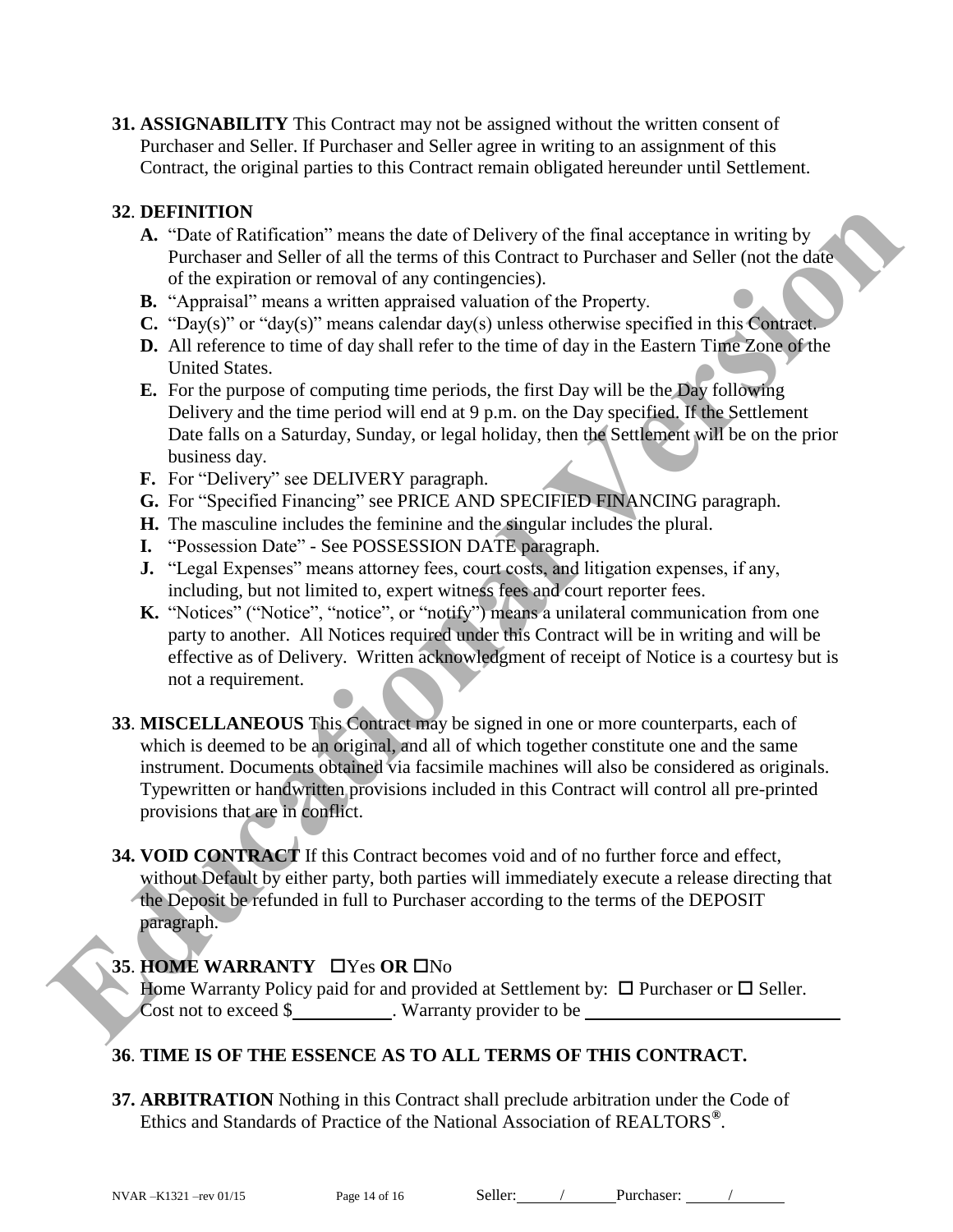- **38. REAL ESTATE LICENSED PARTIES** The parties acknowledge that is an  $\Box$  active **OR**  $\Box$  inactive licensed real estate agent in  $\Box$  Virginia and  $\Box$  Other and is either the  $\Box$  Purchaser **OR**  $\Box$  Seller **OR**  $\Box$  is related to one of the parties in this transaction.
- **39. ENTIRE AGREEMENT** This Contract will be binding upon the parties, and each of their respective heirs, executors, administrators, successors, and permitted assigns. The provisions not satisfied at Settlement will survive the delivery of the deed and will not be merged therein. This Contract, unless amended in writing, contains the final and entire agreement of the parties and the parties will not be bound by any terms, conditions, oral statements, warranties or representations not herein contained. The interpretation of this Contract will be governed by the laws of the Commonwealth of Virginia. **EDUCATION CONTROVER CONTROVER CONTROVER CONTROVER CONTROVER CONTROVER CONTROVER CONTROVER CONTROVER CONTROVER CONTROVER CONTROVER CONTROVER CONTROVER CONTROVER CONTROVER CONTROVER CONTROVER CONTROVER CONTROVER CONTROVER C** 
	- **40. ADDITIONS** The following forms, if ratified and attached, are made a part of this Contract. (This list is not all inclusive of addenda that may need to be attached).
	- $\Box$  Yes  $\Box$  No Home Inspection/Radon Testing Contingency
	- $\Box$  Yes  $\Box$  No Lead Based Paint Inspection Contingency
	- $\Box$  Yes  $\Box$  No Contingency and Clauses  $\Box$  Yes  $\Box$  No Private Well and/or Septic
	- $\Box$ Yes  $\Box$ No Pre-Settlement Occupancy  $\Box$ Yes  $\Box$ No Post-Settlement Occupancy
	- $\Box$  Yes  $\Box$  No Residential Property Disclosure  $\Box$  Yes  $\Box$  No Lead Based Paint Disclosure
	- $\Box$ Yes  $\Box$ No FHA Home Inspection Notice  $\Box$ Yes  $\Box$ No FHA Financing
	- $\Box$  Yes  $\Box$  No Conventional Financing  $\Box$  Yes  $\Box$  No VA Financing
	- $\Box$ Yes  $\Box$ No Other (specify):  $\Box$
	- **41. DISCLOSURE OF SALES PRICE TO APPRAISER** Listing Broker and Selling Broker are hereby authorized to release the Sales Price listed in PRICE AND SPECIFIED FINANCING Paragraph to any appraiser who contacts them to obtain the information.

### **42. OTHER TERMS**

 $\overline{a}$ 

**Date of Ratification (see DEFINITIONS)**